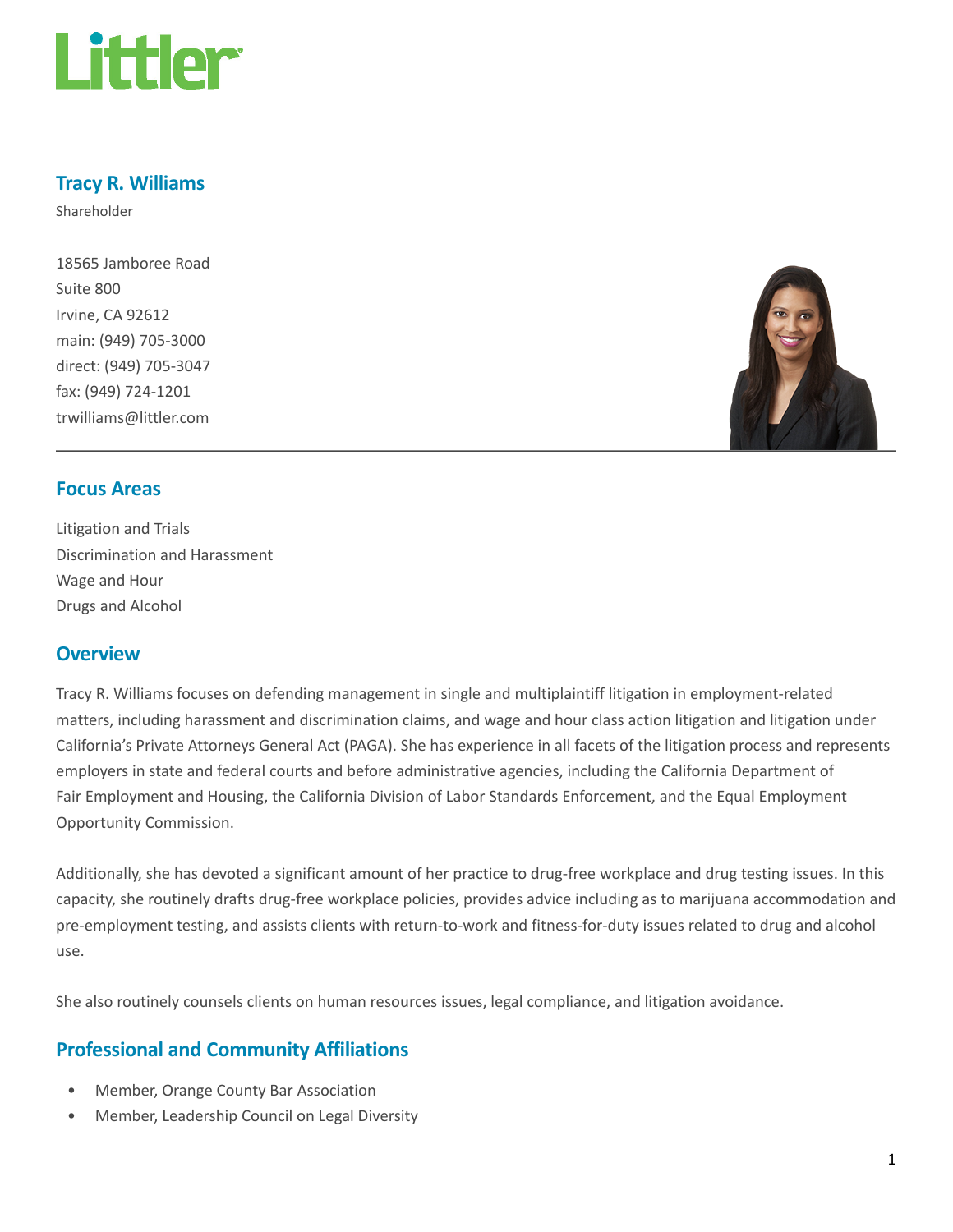

## Recognition

- Named, Ones to Watch, The Best Lawyers in America©, 2021-2022
- Recipient, CALI Excellence for the Future Award in Constitutional Law, 2010

## Education

J.D., Pepperdine University School of Law, 2011, cum laude B.A., Biola University, 2008, summa cum laude

# Bar Admissions

California

# **Courts**

- U.S. Court of Appeals, 9th Circuit
- U.S. District Court, District of California
- U.S. District Court, Central District of California
- U.S. District Court, Eastern District of California
- U.S. District Court, Northern District of California
- U.S. District Court, Southern District of California

## Publications & Press

#### Best Lawyers in America© 2022 Edition Honors More Than 240 Littler Lawyers

Littler Press Release August 19, 2021

#### Littler Announces New Shareholders and Principals Elevating 26 Attorneys

Littler Press Release January 4, 2021

## Best Lawyers in America© 2021 Edition Honors More Than 250 Littler Lawyers

Littler Press Release August 20, 2020

# Littler Recognized by Leadership Council on Legal Diversity as a 2019 Top Performer and Selected for the 2019 Compass Award Littler Press Release November 1, 2019